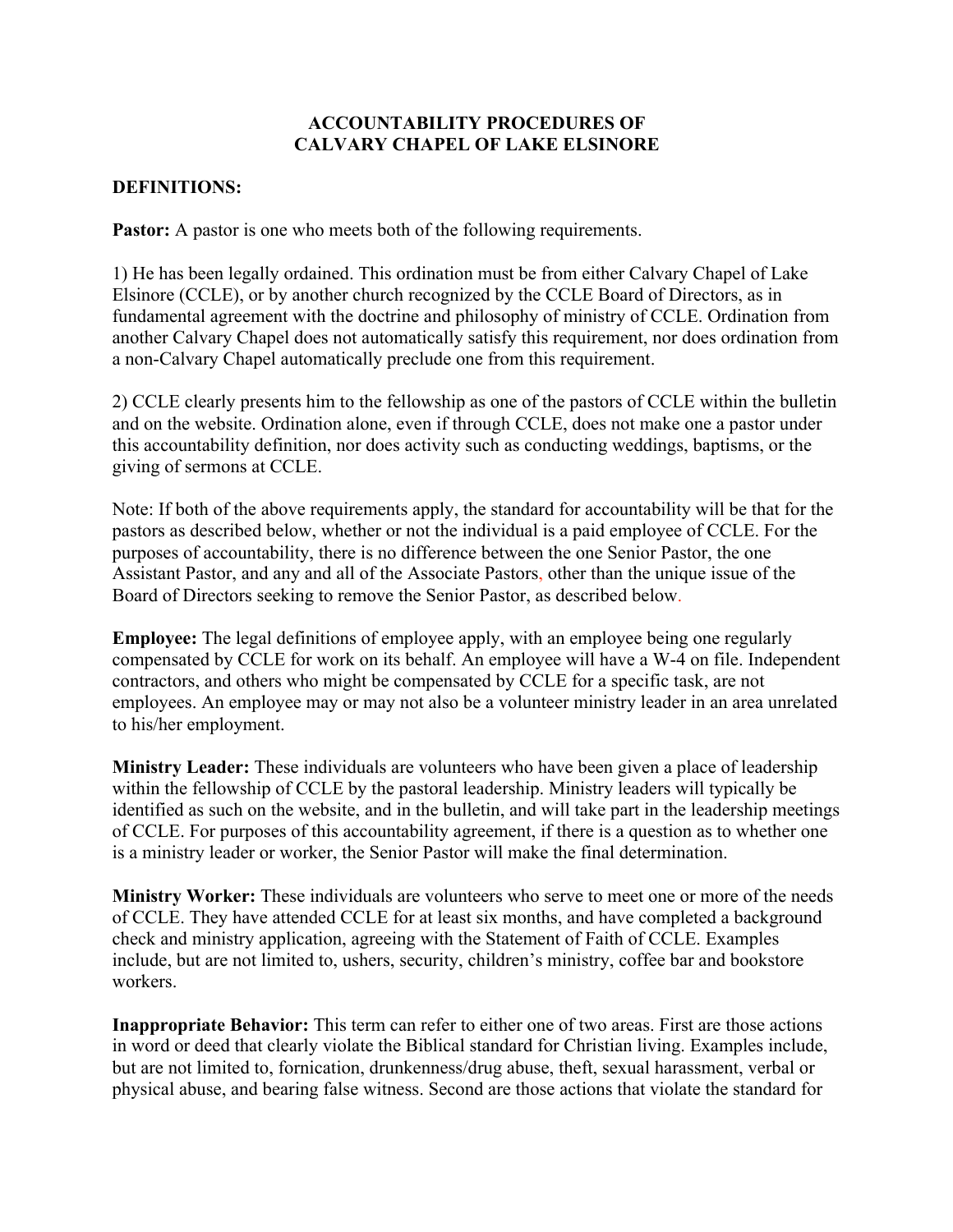leadership established by CCLE. Examples include, but are not limited to, social alcohol consumption, inappropriate speech and behavior, poor stewardship of resources, marketing to others in the fellowship, and other actions that present a poor witness for Jesus Christ. The leadership of CCLE is aware of the higher standard of conduct they must maintain, despite claims of freedom in Christ that are sometimes made by others.

**Counseling Misconduct:** This subjective term refers to the giving of specific advice, whether or not in a formal counseling setting, that exceeds the general guidelines of Scripture. Primarily, this will be in professional areas that require by law a certain level of licensing and education. Examples include, but are not limited to, legal, medical, financial, insurance, investment, and educational advice. Anyone with the credentials to offer such professional advice, must do so in a professional manner consistent with their dealings with the general public (i.e. off CCLE property), and that makes clear the advice is not the advice of CCLE.

To also be avoided is the sort of spiritual abuse where the individual seeks to influence another authoritatively, or exert undue influence in deeply personal decisions such as taking a job, buying a house, or moving to another state, to mention just a few examples. Our desire is not to stop the free sharing of advice from experience that many may have, but to warn all in leadership of their added responsibilities due to their positions at CCLE, and to acknowledge that many in the fellowship will interpret such advice as if it was coming direct from the Lord.

When used below, these specifically defined words shall be italicized.

#### **PASTORS**

A complaint against a *pastor* for *counseling misconduct* or *inappropriate behavior* shall only be heard by the Board of Directors if presented by two or more eyewitnesses. If only one individual claims to have witnessed *counseling misconduct* or *inappropriate behavior*, he/she will be asked to explain what was witnessed before both that *pastor* as well as at least one other *pastor* not involved in the complaint. Afterwards, all *pastors* will be briefed on the accusation. Therefore, accusations of repeated behavior by the same *pastor*, witnessed by only one person at a time, will still be brought to the Board by the other *pastors* for formal examination. Two such similar incidents will prompt a Board investigation.

When the above standard is met, or when a singular complaint is made by two or more eyewitnesses, these eyewitnesses will be separated and interviewed by either an uninvolved *pastor* or a member of the Board of Directors. A written record with detailed notes shall be kept at this time.

The Board of Directors, upon consulting the statements of the witnesses, shall decide if the complaint is both credible and serious enough to warrant possible discipline. This decision shall be decided by majority vote. The Senior Pastor, as a Board member, will also vote unless the complaint is against him. If such is the case, he must abstain from voting. A unanimous vote is preferred, but not required due to the possibility a Board member may have such a loyalty to the accused *pastor* that said loyalty affects that Board member's vote. However, there is no tiebreaker, so a tie-vote will equal a no, and further action will cease.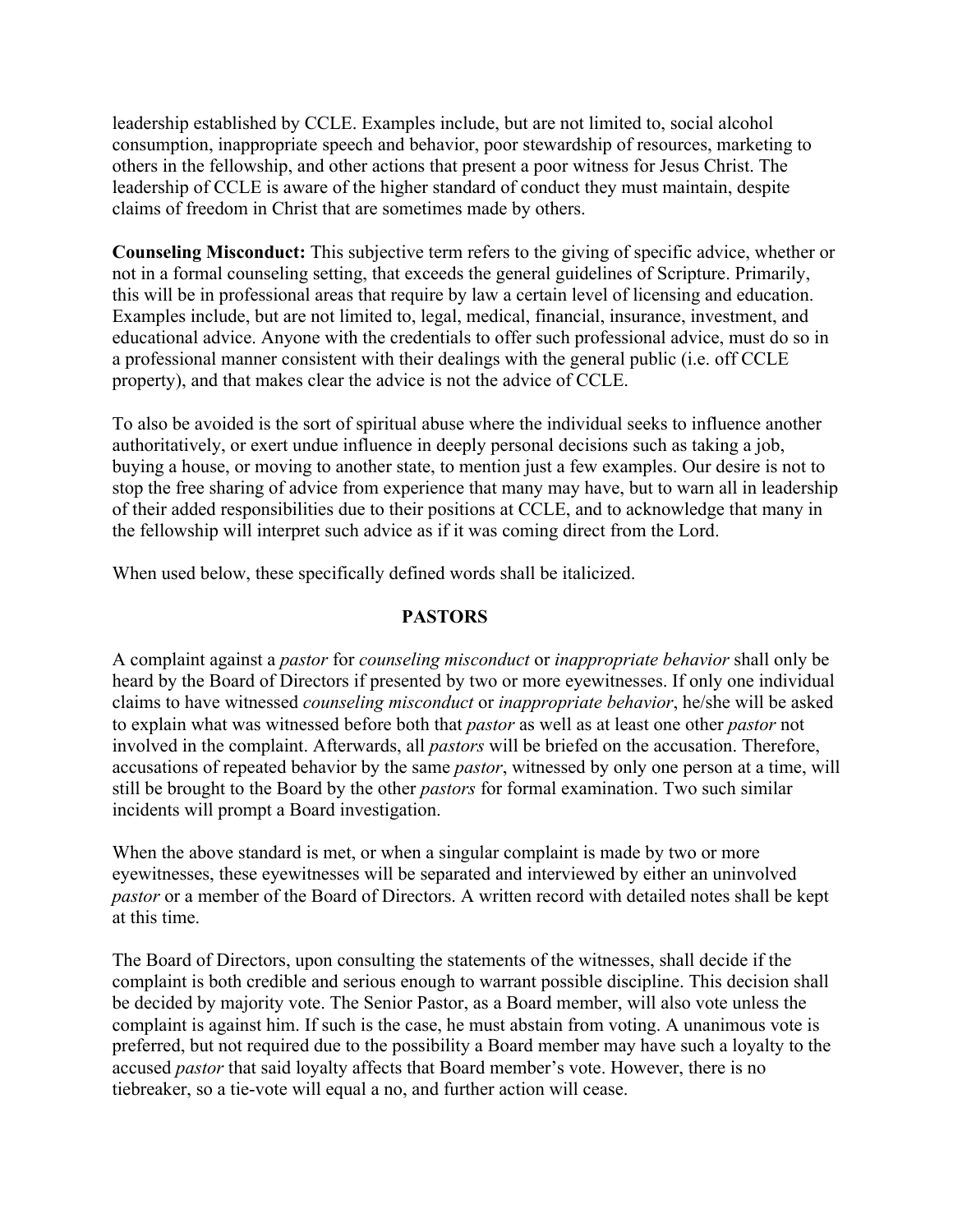If the vote is to continue, the Board of Directors will choose five individuals from among the church fellowship to hear the complaint. These shall be chosen both for their Godly character and wisdom, as well as them being uninvolved and unaware of the details of the complaint. The *pastor* under accusation shall have veto power over two choices of the Board. The Board, at its discretion, can ask for two impartial pastors from outside of CCLE (whether another Calvary Chapel or otherwise) to participate as advisors to these individuals, but these pastors will not have a vote. If five such individuals are not available due to the size of the church fellowship, the Board will have power to decide how to secure five, Godly, uninvolved individuals in order to proceed. Such a decision will be by majority vote.

These individuals, upon presentation of the testimony of the eyewitnesses and the *pastor* under complaint, shall vote to determine whether the *pastor* is guilty of the complaint being made. This determination will be by majority vote.

If a guilty vote is made, the complaint shall return to the Board of Directors for determination of the appropriate penalty by majority vote. The Board shall have broad options for discipline including, but not limited to, counseling while remaining a *pastor*, temporary removal for future restoration, or termination and excommunication from the fellowship.

In the event of a member's resignation from the Board of Directors, or other incident (i.e. death, illness) that would make a Board member unable to continue service, no replacement will be sought until after the conclusion of the accountability process. This is to keep a *pastor* from filling the Board with replacement loyalists.

A special circumstance exists when the Board of Directors initiates the removal of the Senior Pastor. The Board may be aware of certain behavior and decisions by the Senior Pastor that the rest of the fellowship would not know, and that make him unfit to continue to lead the church in the Board's opinion. However, a Board might also seek to unjustly remove the Senior Pastor without true cause, for their own selfish purposes. So as to balance these two possibilities, a special process shall be followed.

If the majority of the Board of Directors votes to proceed in seeking to remove the Senior Pastor, six individuals from the fellowship will be selected to hear the accusation. The Board will select three, and the Senior Pastor will select three. Thus, there is no veto power of these selections. In addition, two impartial pastors from outside of CCLE will be chosen to hear all evidence, advise the six members, and possibly vote themselves in the event of a tie, as explained below. One of these pastors will be selected by the Board, and the other by the Senior Pastor.

Upon hearing all evidence, the six members will vote whether the Senior Pastor should be removed from his position. This is not simply a vote as to guilt or innocence concerning the charges of the Board of Directors, but of whether or not the Senior Pastor should be fired. If the vote is affirmed, the Senior Pastor will be immediately terminated from his employment at CCLE, and from all his pastoral responsibility. If the vote is in the favor of the Senior Pastor, all Board members who voted to begin the removal process will be immediately removed from the Board, and also be excommunicated from the fellowship of CCLE. Once concluded, the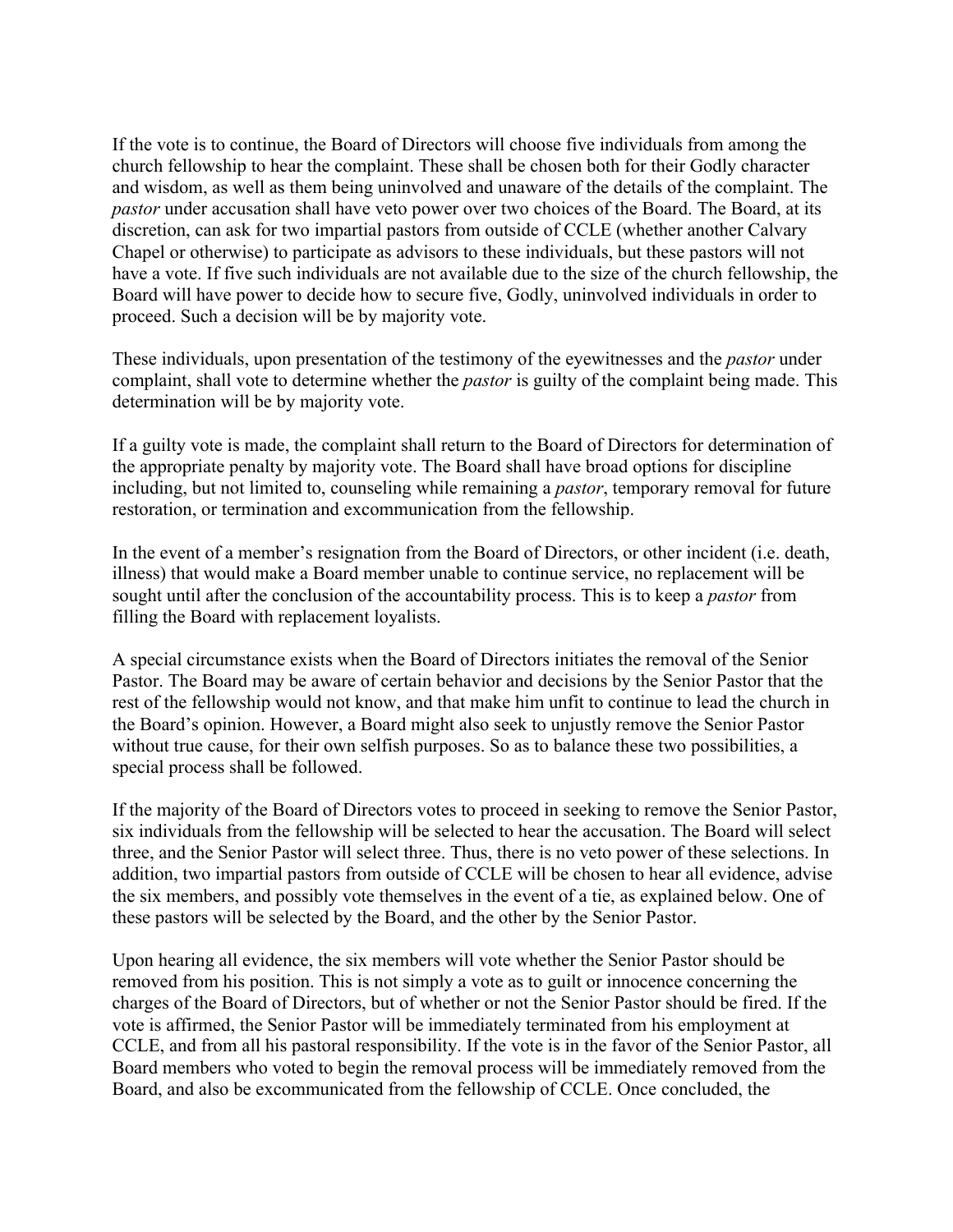necessary process of now replacing either the Senior Pastor or the Board will be conducted according to the appropriate section of the By-Laws.

In the possibility of a tie vote among the six members, the two advising pastors will be asked to break the tie. It will be their responsibility to come to an agreement, and all parties will agree beforehand to honor their decision. The two advising pastors will be told of this possibility and asked to agree to accept this potential responsibility before agreeing to advise. The process will not continue until two such neutral and willing pastors are selected.

## **EMPLOYEES**

In recognizing that losing a paid job has greater ramifications than losing a volunteer ministry position, even though both losses may hurt equally emotionally, an *employee* shall only be terminated from his/her position by means of a majority vote of the Board of Directors. The Board will have the freedom, in accordance with Federal and State employment laws, to terminate an *employee*, and is not just limited to the causes of *inappropriate behavior* or *counseling misconduct.*

Any *employee* who is also a *pastor* is covered under the accountability section for *pastors*.

# **MINISTRY LEADERS AND MINISTRY WORKERS**

All individuals who volunteer to serve in some capacity at CCLE, who do not meet the definition of *pastor* or *employee*, shall serve at the sole discretion of the Senior Pastor. Although the Senior Pastor seeks to give freedom for others to be led by the Holy Spirit in the exercising of their gifts to the fellowship, it is also important for the spiritual health of CCLE that there be a general consistency in teaching and ministry philosophy among the ministries and service opportunities.

The Senior Pastor shall be allowed to remove any such individuals from their position of ministry, even if such removal is not based on *counseling misconduct* or *inappropriate behavior* (i.e. doctrine, attitude to others, personality conflict). However, the Senior Pastor can be held accountable, as described above, if he abuses this power with any of the *ministry leaders* or *ministry workers*.

Note: The procedure for removing a member of the Board of Directors is covered elsewhere in the By-Laws and not by these guidelines. However, the Senior Pastor may remove such an individual from other ministries unrelated to service on the Board.

Only the Senior Pastor can unilaterally remove an individual from service. If a *ministry leader* believes an individual serving is warranted for removal, he/she must receive permission from the Senior Pastor to do so. CCLE values all volunteers, and the Senior Pastor will likely agree with the *ministry leader's* opinion. However, this will keep any *ministry leader* from the power of making decisions unilaterally, rather than working with others in a Christlike manner to resolve the problem.